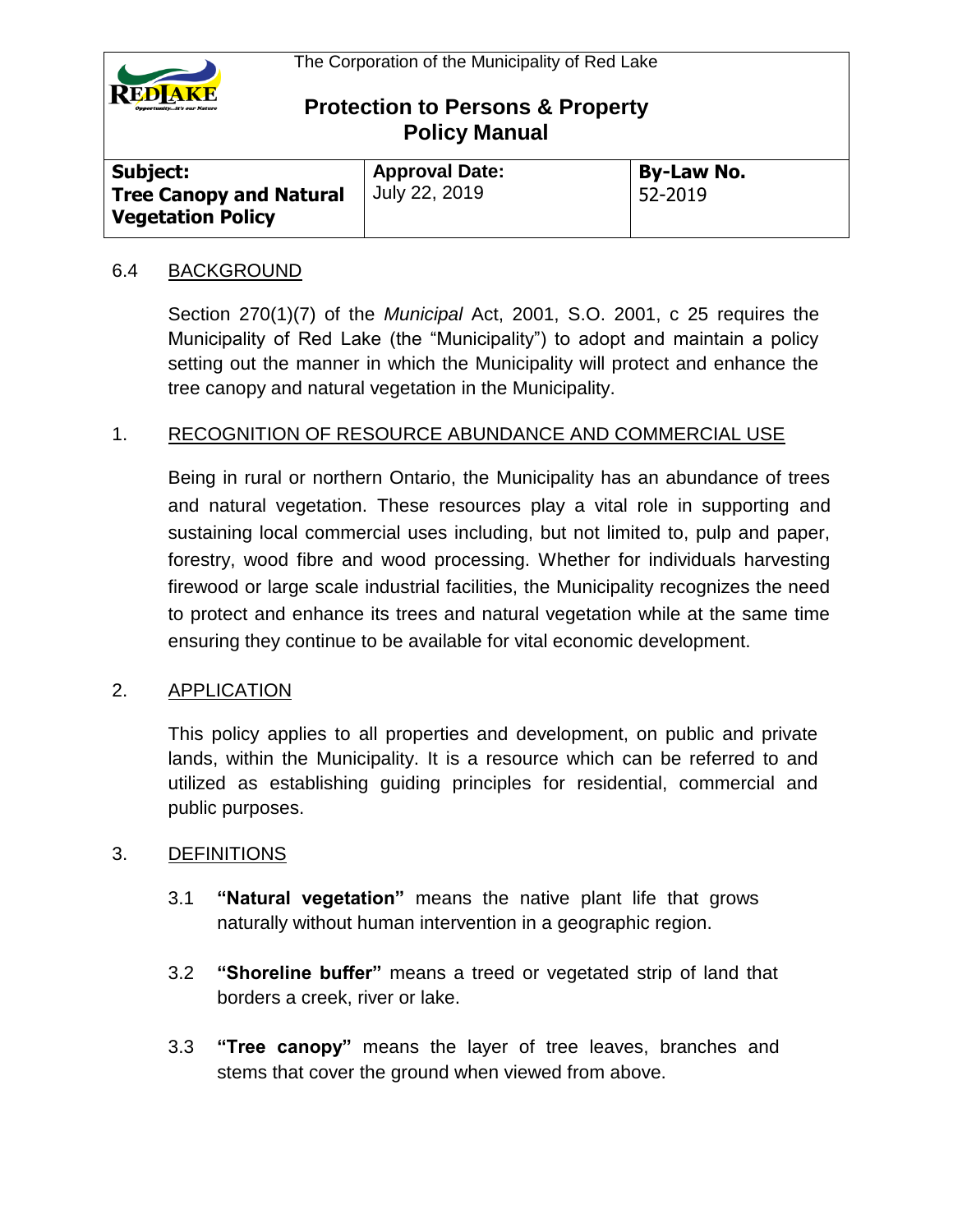

| <b>Subject:</b>                                            | <b>Approval Date:</b> | <b>By-Law No.</b> |  |
|------------------------------------------------------------|-----------------------|-------------------|--|
| <b>Tree Canopy and Natural</b><br><b>Vegetation Policy</b> | July 22, 2019         | 52-2019           |  |

#### 4. PURPOSES

- To recognize the benefits to the Municipality from protecting and enhancing its tree canopy and natural vegetation.
- To promote understanding and appreciation of the Municipality's tree canopy and natural vegetation.
- To support a robust tree canopy and high quality natural vegetation in the Municipality and their contribution to sustainable development.
- To promote biodiversity in the Municipality.
- To reflect and promote awareness of current and future environmental qualities, issues and benefits.
- To confirm the importance of the wood/fibre industry in the local economy.

### 5. PLANNING

When development is considered, the Municipality will apply creative approaches to planning to protect and enhance its tree canopy and natural vegetation so as to ensure the Municipality's amenity values and identity is enhanced as it grows.

### 6. EDUCATION AND ADVICE

The Municipality will promote understanding of the benefits of protecting and enhancing its tree canopy and natural vegetation by promoting community education programs and working with developers and community organizations.

### 7. TREE CANOPY AND NATURAL VEGETATION BENEFITS

There are many benefits the Municipality stands to gain from protecting and enhancing its tree canopy and natural vegetation, including:

 Reduced heating/cooling costs: trees and natural vegetation shield against wind and snow and can also insulate buildings in the winter reducing heating costs. Canopy shade can also reduce cooling costs.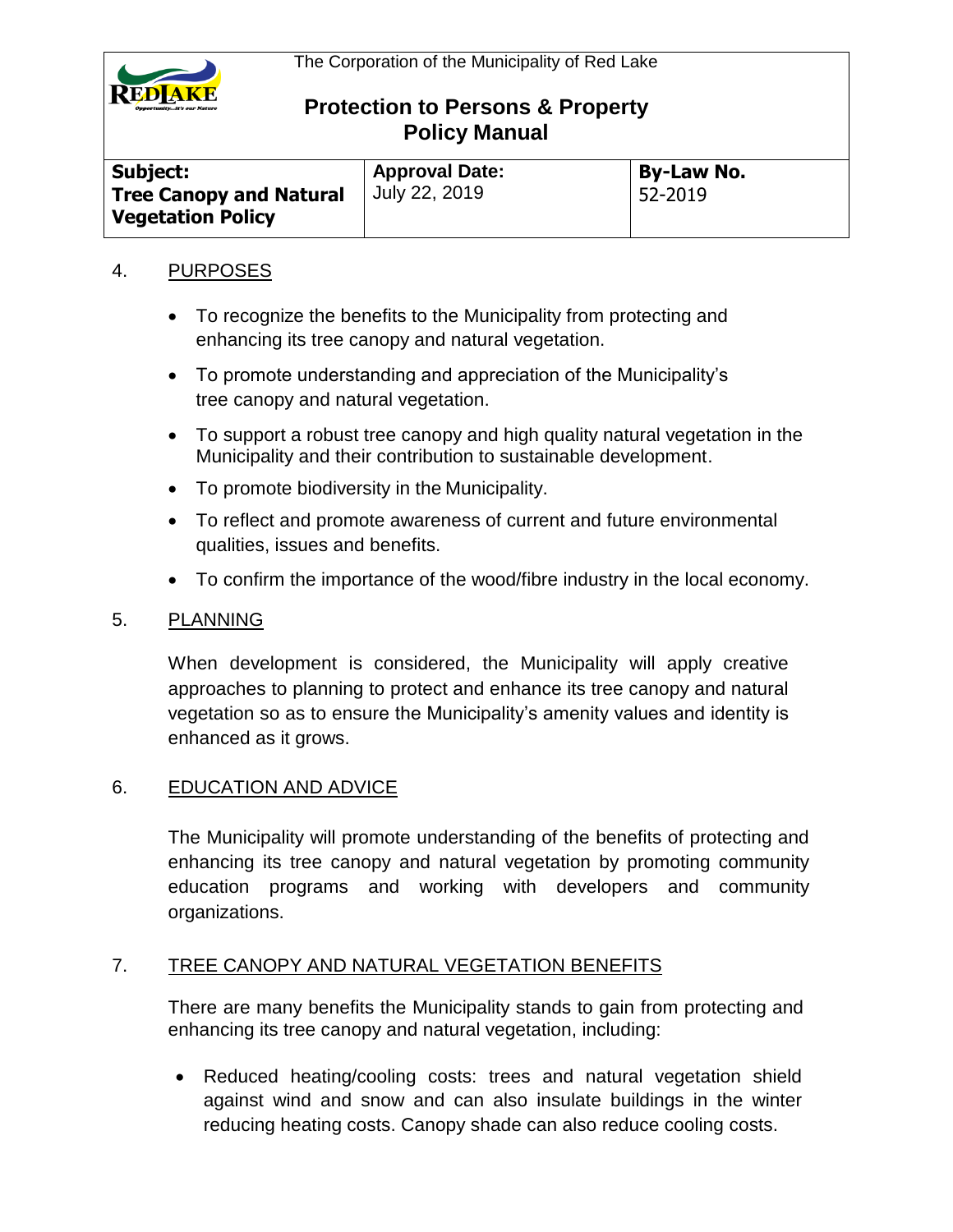

| Subject:                       | <b>Approval Date:</b> | <b>By-Law No.</b> |
|--------------------------------|-----------------------|-------------------|
| <b>Tree Canopy and Natural</b> | July 22, 2019         | 52-2019           |
| <b>Vegetation Policy</b>       |                       |                   |

- Increased property value: studies have shown general increases of up to 37% in residential property values associated with the presence of trees and natural vegetation on a property.
- Improved quality of life: time spent in greenspace improves mental health and well-being across numerous dimensions from stress reduction to physical activity.
- Better economy: trees and natural vegetation are a key driver of the local economy and play an important role in economic development.
- Provide wildlife habitat: trees and natural vegetation create an ecosystem to provide habitat and food for birds, mammals and insects.
- Better air quality: trees and natural vegetation filter out many common airborne pollutants.
- Carbon sequestration: trees can mitigate carbon emissions and help fight climate change.
- More privacy: trees and vegetation provide a natural barrier that obstruct views and dampen sound between properties.
- Stormwater management: trees and natural vegetation alter and slow the path of rainfall, recharge groundwater, reduce surface water contaminants and can prevent erosion along slopes.

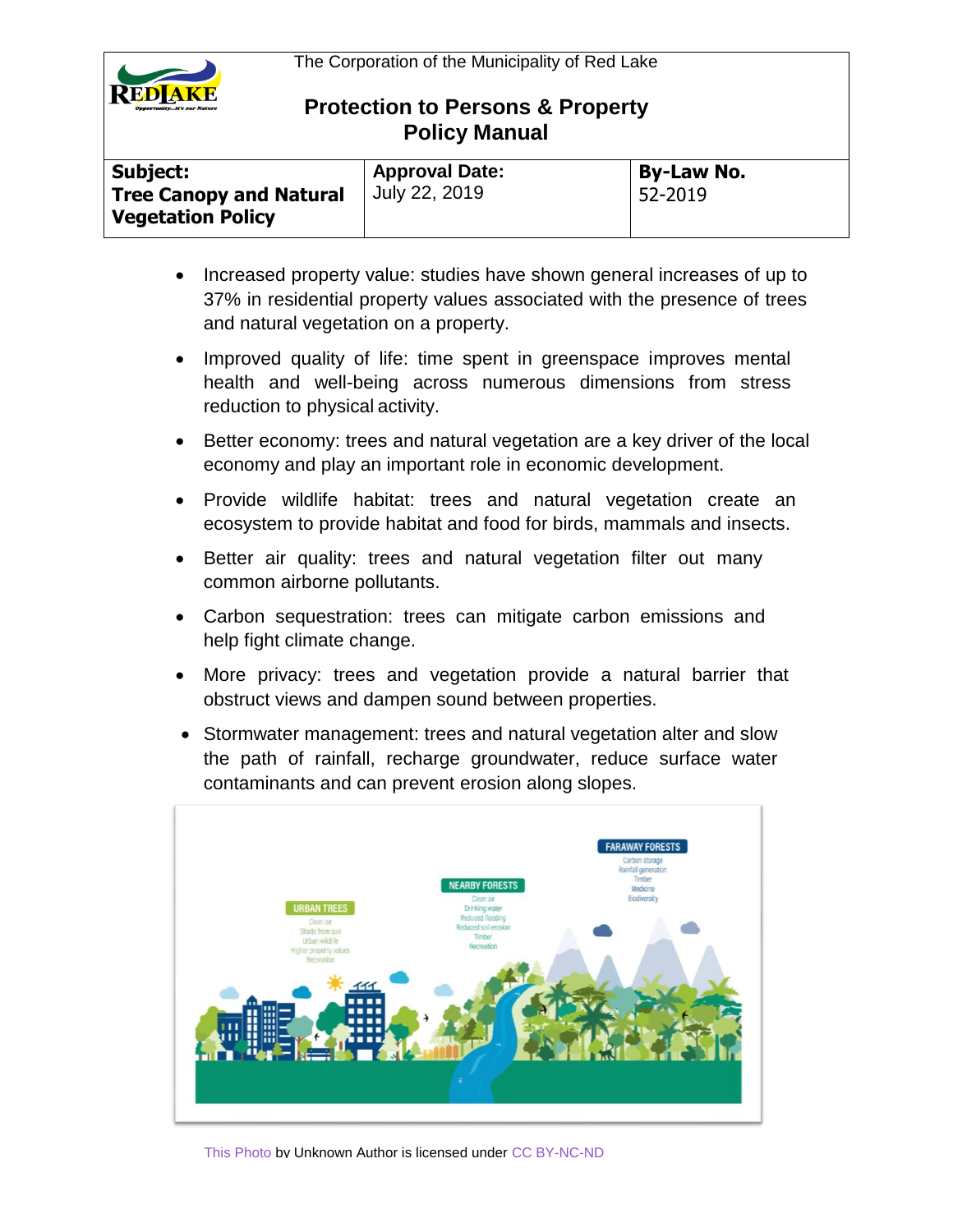

| <b>Subject:</b>                                            | <b>Approval Date:</b> | <b>By-Law No.</b> |
|------------------------------------------------------------|-----------------------|-------------------|
| <b>Tree Canopy and Natural</b><br><b>Vegetation Policy</b> | July 22, 2019         | 52-2019           |

### 8. THE VALUE OF SHORELINE VEGETATION AND BUFFERS

Trees and natural vegetation along or adjacent to a shoreline help to stabilize shorelines and protect water quality. For instance, the roots of trees prevent erosion by keeping soil in place, while natural vegetation slows the velocity of rainfall resulting in reduced off-site movement of soil particles. Further, shoreline vegetation traps sediments and pollution, which helps to keep water clean and prevent algal blooms, excessive weed growth and loss of fish habitat.



[This Photo b](https://en.wikipedia.org/wiki/Marsh)y Unknown Author is licensed under [CC](https://creativecommons.org/licenses/by-sa/3.0/) 

Where the land use adjacent to a waterbody is residential, the Ontario Ministry of Natural Resources and Forestry recommends a minimum shoreline buffer width of 15 metres for water quality protection around lakes and rivers supporting warm water aquatic species and a minimum shoreline buffer width of 30 metres where the waterbody supports cold water aquatic species.